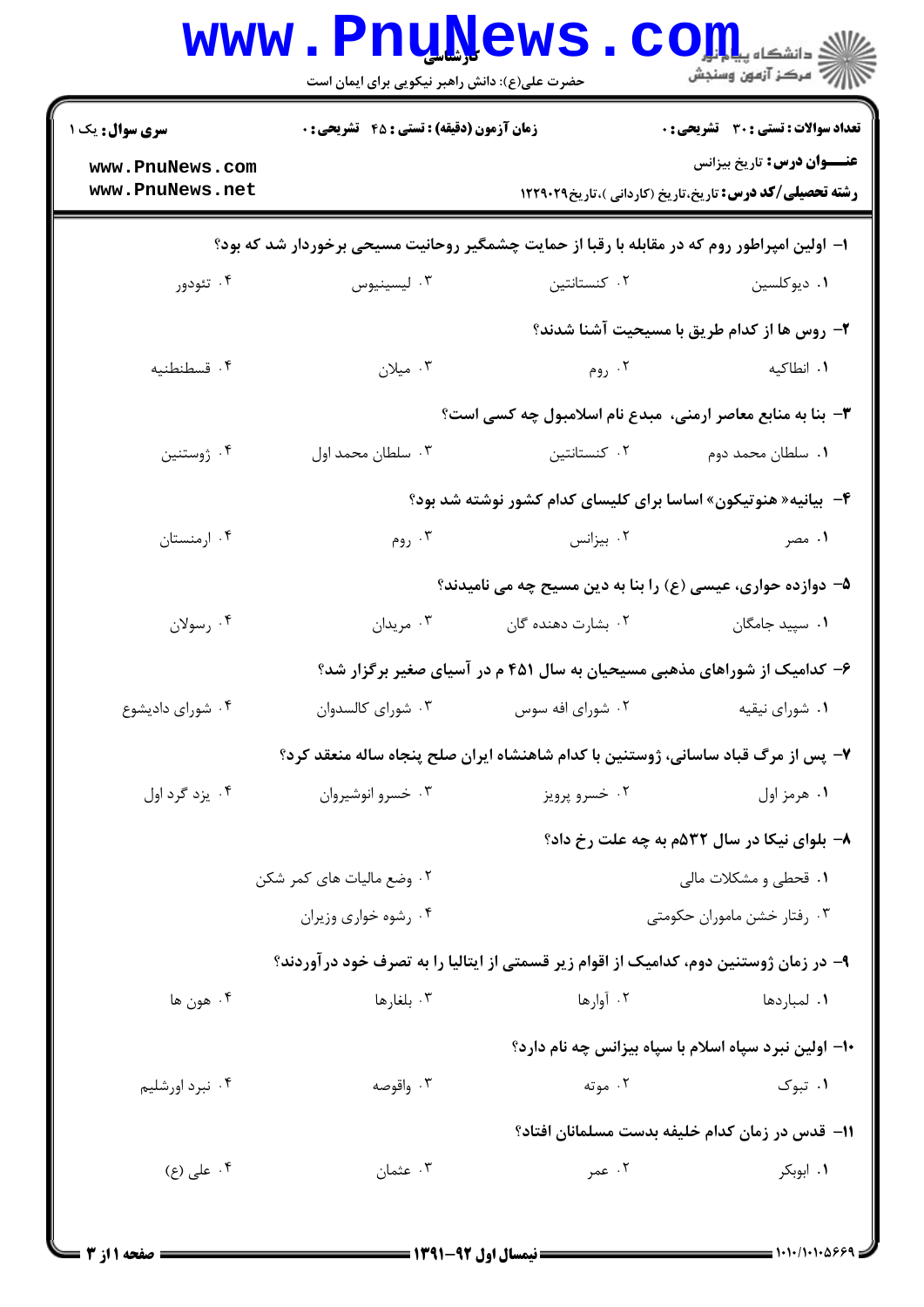|                                                                                |                | اللہ دانشگاہ پیام ہوں<br>اللہ = انشگاہ پیام ہوں                                                                                                                                                                                                                                                                                                                                                                                                                                                                                                                                                                                     |  |  |  |
|--------------------------------------------------------------------------------|----------------|-------------------------------------------------------------------------------------------------------------------------------------------------------------------------------------------------------------------------------------------------------------------------------------------------------------------------------------------------------------------------------------------------------------------------------------------------------------------------------------------------------------------------------------------------------------------------------------------------------------------------------------|--|--|--|
|                                                                                |                |                                                                                                                                                                                                                                                                                                                                                                                                                                                                                                                                                                                                                                     |  |  |  |
|                                                                                |                | <b>تعداد سوالات : تستی : 30 ٪ تشریحی : 0</b>                                                                                                                                                                                                                                                                                                                                                                                                                                                                                                                                                                                        |  |  |  |
|                                                                                |                | <b>عنـــوان درس:</b> تاریخ بیزانس<br><b>رشته تحصیلی/کد درس:</b> تاریخ،تاریخ (کاردانی )،تاریخ۱۲۲۹۰۲۹                                                                                                                                                                                                                                                                                                                                                                                                                                                                                                                                 |  |  |  |
| <b>۱۲</b> - آخرین نبرد بین خلفای اموی و بیزانس در زمان کدام خلیفه اموی رخ داد؟ |                |                                                                                                                                                                                                                                                                                                                                                                                                                                                                                                                                                                                                                                     |  |  |  |
| ۰۲ سلیمان بن عبد الملک                                                         |                | ۰۱ هشام بن عبدالملک                                                                                                                                                                                                                                                                                                                                                                                                                                                                                                                                                                                                                 |  |  |  |
| ۰۴ وليد بن عبد الملک                                                           |                | ۰۳ مروان بن محمد                                                                                                                                                                                                                                                                                                                                                                                                                                                                                                                                                                                                                    |  |  |  |
|                                                                                |                | ۱۳- مهم ترین اقدام مذهبی لئون سوم چه بود؟                                                                                                                                                                                                                                                                                                                                                                                                                                                                                                                                                                                           |  |  |  |
| ۰۲ تبدیل تمامی معابد کوچک به کلیسا                                             |                | ٠١ از بين بردن شمايل مقدسين در داخل كليساها                                                                                                                                                                                                                                                                                                                                                                                                                                                                                                                                                                                         |  |  |  |
| ۰۴ انتقال صليب حضرت عيسى (ع) به اياصوفيا                                       |                | ۰۳ ساخت و نصب تندیس قدیسین در کلیساها                                                                                                                                                                                                                                                                                                                                                                                                                                                                                                                                                                                               |  |  |  |
|                                                                                |                |                                                                                                                                                                                                                                                                                                                                                                                                                                                                                                                                                                                                                                     |  |  |  |
| ۰۳ نیقیه                                                                       | ۰۲ قسطنطنیه    | ۰۱ روم                                                                                                                                                                                                                                                                                                                                                                                                                                                                                                                                                                                                                              |  |  |  |
|                                                                                |                | ۱۵- شورش «آرتاواسد» در زمان کدام امپراطور رخ داد؟                                                                                                                                                                                                                                                                                                                                                                                                                                                                                                                                                                                   |  |  |  |
| ۰۳ کنستانتین ششم                                                               | ۰۲ نیسفور اول  | ۰۱ لئون چهارم                                                                                                                                                                                                                                                                                                                                                                                                                                                                                                                                                                                                                       |  |  |  |
|                                                                                |                |                                                                                                                                                                                                                                                                                                                                                                                                                                                                                                                                                                                                                                     |  |  |  |
| ۰۳ آوارها                                                                      | ۰۲ روسها       | ۰۱ بلغارها                                                                                                                                                                                                                                                                                                                                                                                                                                                                                                                                                                                                                          |  |  |  |
|                                                                                |                | ۱۷- خط الفبای اسلاوی توسط چه کسی ابداع شد؟                                                                                                                                                                                                                                                                                                                                                                                                                                                                                                                                                                                          |  |  |  |
| ۰۳ سیریل                                                                       | ۰۲ رتيسلاف     | ۰۱ متود                                                                                                                                                                                                                                                                                                                                                                                                                                                                                                                                                                                                                             |  |  |  |
|                                                                                |                |                                                                                                                                                                                                                                                                                                                                                                                                                                                                                                                                                                                                                                     |  |  |  |
| ۰۳ اسحق بن حنين                                                                |                |                                                                                                                                                                                                                                                                                                                                                                                                                                                                                                                                                                                                                                     |  |  |  |
|                                                                                |                |                                                                                                                                                                                                                                                                                                                                                                                                                                                                                                                                                                                                                                     |  |  |  |
| ۰۳ ایزوری                                                                      | ۰۲ هرقل        | ۰۱ تراسی                                                                                                                                                                                                                                                                                                                                                                                                                                                                                                                                                                                                                            |  |  |  |
|                                                                                |                |                                                                                                                                                                                                                                                                                                                                                                                                                                                                                                                                                                                                                                     |  |  |  |
| ۰۳ بازیل دوم                                                                   | ۰۲ رومانوس دوم | ۱. لئو ششم                                                                                                                                                                                                                                                                                                                                                                                                                                                                                                                                                                                                                          |  |  |  |
|                                                                                |                |                                                                                                                                                                                                                                                                                                                                                                                                                                                                                                                                                                                                                                     |  |  |  |
| ۰۳ سپاهيان                                                                     | ۰۲ اشراف       | ۰۱ کارگران                                                                                                                                                                                                                                                                                                                                                                                                                                                                                                                                                                                                                          |  |  |  |
|                                                                                |                |                                                                                                                                                                                                                                                                                                                                                                                                                                                                                                                                                                                                                                     |  |  |  |
| ۰۳ ترکان                                                                       | ۰۲ آوارها      | ۰۱ اعراب                                                                                                                                                                                                                                                                                                                                                                                                                                                                                                                                                                                                                            |  |  |  |
|                                                                                |                | www.PnuNews<br>حضرت علی(ع): دانش راهبر نیکویی برای ایمان است<br>زمان آزمون (دقیقه) : تستی : 45 آتشریحی : 0<br>۱۴- منع تمثال پرستی به اعتبار شورای کدام شهردر سال ۷۵۴ م رخ داد؟<br>۱۶- میخائیل دوم به یاری چه کسانی توانست توماس اسلاوی را سرکوب نماید؟<br>۱۸– کدامیک از دانشوران زیر از طرف مامون به نظارت دارالحکمه منصوب شد؟<br>۱۹- پس از ژوستنین کدام سلسله حکومتی بیزانس، توانست عظمت بیزانس را تجدید نماید؟<br>۲۰- بزرگترین امپراطور سلسله مقدونی که اعراب را به شدت مورد حمله قرار داد، چه کسی بود؟<br>۲۱- گسترده ترین گروه مردم در امپراطوری بیزانس کدام طبقه بود؟<br>۲۲- امپراطور بیزانس در نبرد ملازگرد مغلوب چه کسانی شد؟ |  |  |  |